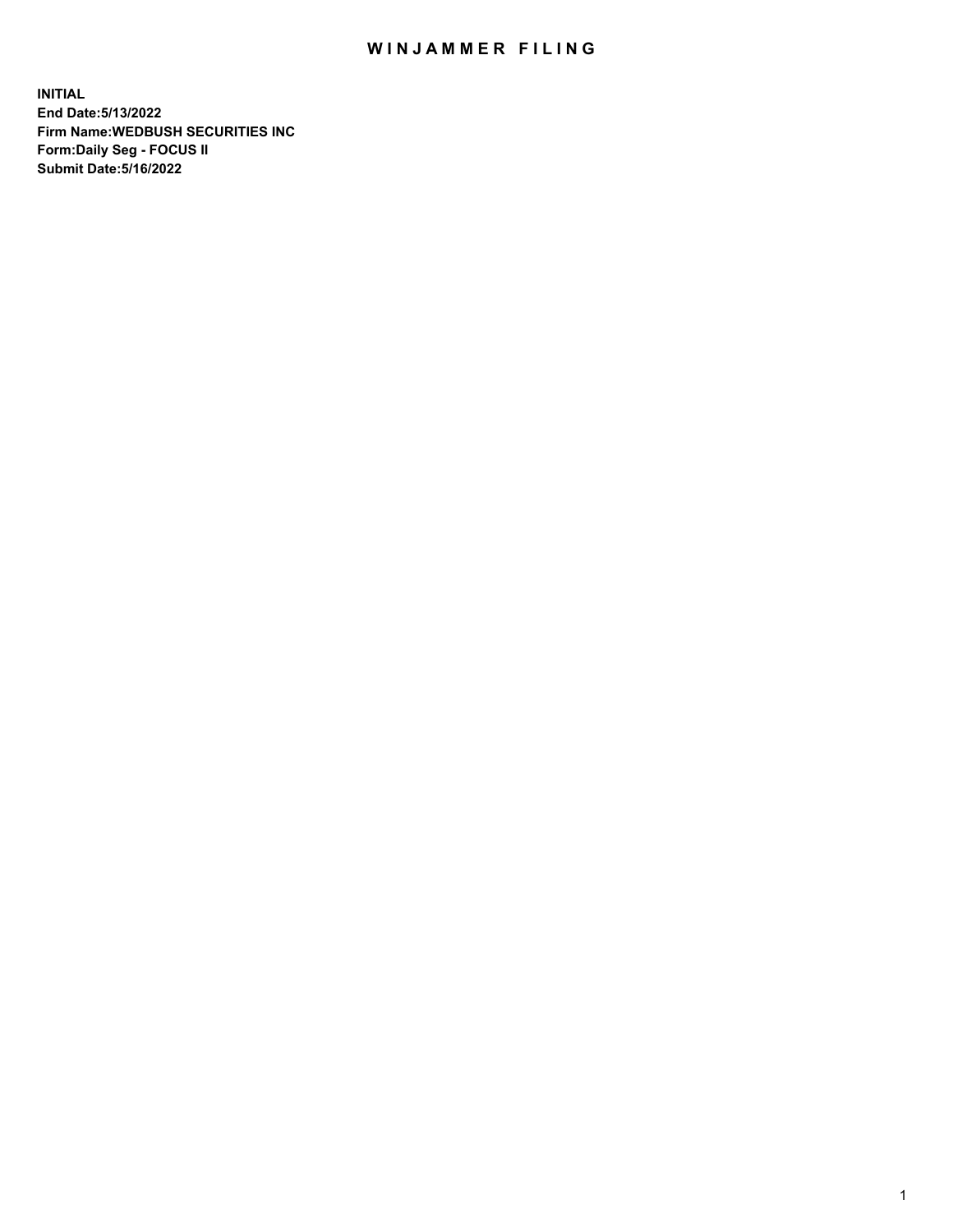**INITIAL End Date:5/13/2022 Firm Name:WEDBUSH SECURITIES INC Form:Daily Seg - FOCUS II Submit Date:5/16/2022 Daily Segregation - Cover Page**

| Name of Company                                                                                                                                                                                                                                                                                        | <b>WEDBUSH SECURITIES INC</b>                        |  |
|--------------------------------------------------------------------------------------------------------------------------------------------------------------------------------------------------------------------------------------------------------------------------------------------------------|------------------------------------------------------|--|
| <b>Contact Name</b>                                                                                                                                                                                                                                                                                    | <b>Kevin Wirth</b>                                   |  |
| <b>Contact Phone Number</b>                                                                                                                                                                                                                                                                            | 312-784-0475                                         |  |
| <b>Contact Email Address</b>                                                                                                                                                                                                                                                                           | kevin.wirth@wedbush.com                              |  |
| FCM's Customer Segregated Funds Residual Interest Target (choose one):<br>a. Minimum dollar amount: ; or<br>b. Minimum percentage of customer segregated funds required:% ; or<br>c. Dollar amount range between: and; or<br>d. Percentage range of customer segregated funds required between:% and%. | 19,000,000<br><u>0</u><br>00<br>0 <sub>0</sub>       |  |
| FCM's Customer Secured Amount Funds Residual Interest Target (choose one):<br>a. Minimum dollar amount: ; or<br>b. Minimum percentage of customer secured funds required:%; or<br>c. Dollar amount range between: and; or<br>d. Percentage range of customer secured funds required between: % and %.  | 1,000,000<br><u>0</u><br><u>00</u><br>0 <sub>0</sub> |  |
| FCM's Cleared Swaps Customer Collateral Residual Interest Target (choose one):<br>a. Minimum dollar amount: ; or<br>b. Minimum percentage of cleared swaps customer collateral required:%; or<br>c. Dollar amount range between: and; or                                                               | $\frac{0}{0}$<br>0 <sub>0</sub>                      |  |

d. Percentage range of cleared swaps customer collateral required between:% and%. **0 0**

Attach supporting documents CH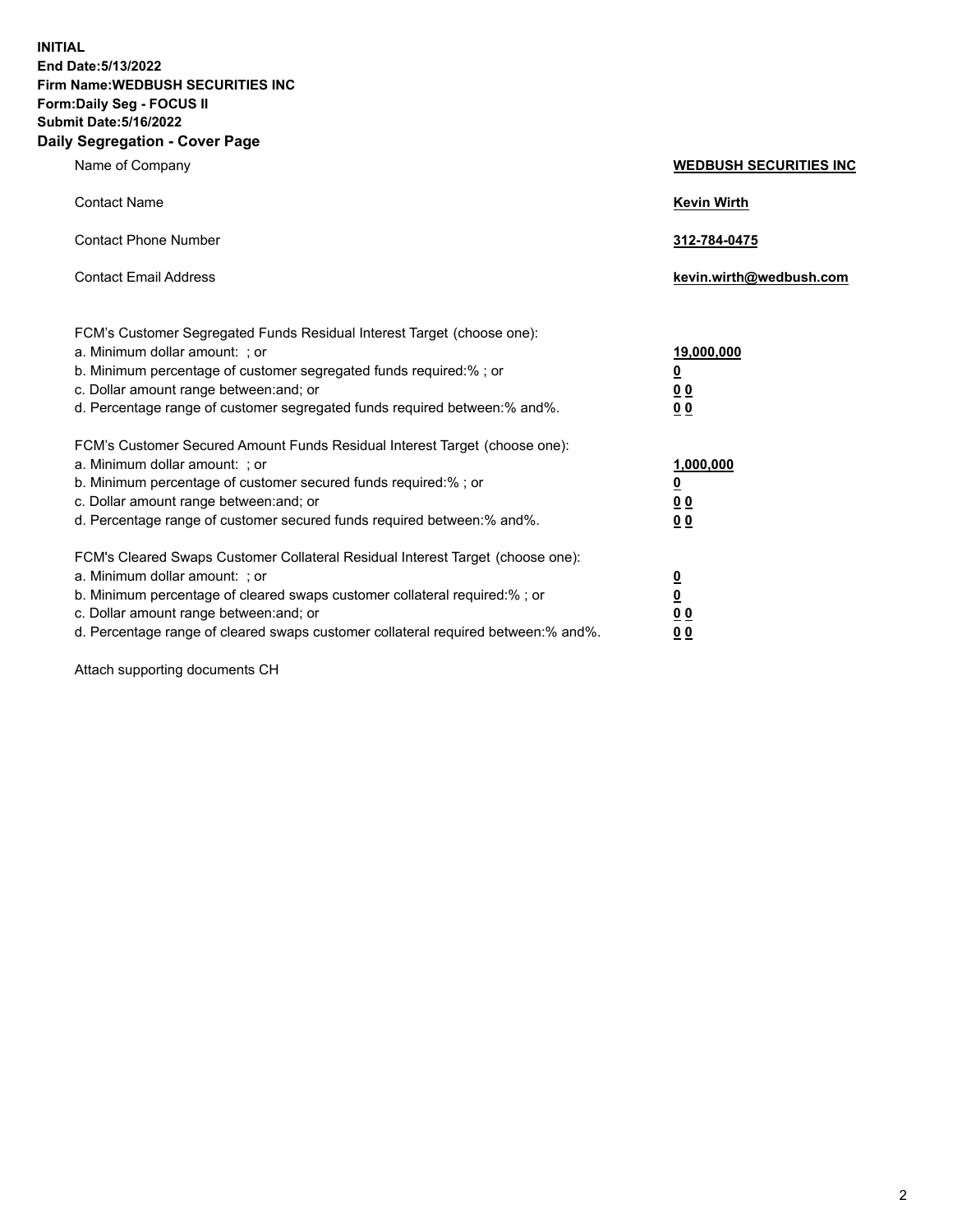**INITIAL End Date:5/13/2022 Firm Name:WEDBUSH SECURITIES INC Form:Daily Seg - FOCUS II Submit Date:5/16/2022 Daily Segregation - Secured Amounts**

|     | 2011, Ocgi ogation - Oceanea Anioanita                                                      |                                    |
|-----|---------------------------------------------------------------------------------------------|------------------------------------|
|     | Foreign Futures and Foreign Options Secured Amounts                                         |                                    |
|     | Amount required to be set aside pursuant to law, rule or regulation of a foreign            | $0$ [7305]                         |
|     | government or a rule of a self-regulatory organization authorized thereunder                |                                    |
| 1.  | Net ledger balance - Foreign Futures and Foreign Option Trading - All Customers             |                                    |
|     | A. Cash                                                                                     | 34,393,753 [7315]                  |
|     | B. Securities (at market)                                                                   | $0$ [7317]                         |
| 2.  | Net unrealized profit (loss) in open futures contracts traded on a foreign board of trade   | -969,079 [7325]                    |
| 3.  | Exchange traded options                                                                     |                                    |
|     | a. Market value of open option contracts purchased on a foreign board of trade              | 35,430 [7335]                      |
|     | b. Market value of open contracts granted (sold) on a foreign board of trade                | $0$ [7337]                         |
| 4.  | Net equity (deficit) (add lines 1. 2. and 3.)                                               | 33,460,104 [7345]                  |
| 5.  | Account liquidating to a deficit and account with a debit balances - gross amount           | $5,543$ [7351]                     |
|     | Less: amount offset by customer owned securities                                            | 0 [7352] 5,543 [7354]              |
| 6.  | Amount required to be set aside as the secured amount - Net Liquidating Equity              | 33,465,647 [7355]                  |
|     | Method (add lines 4 and 5)                                                                  |                                    |
| 7.  | Greater of amount required to be set aside pursuant to foreign jurisdiction (above) or line | 33,465,647 [7360]                  |
|     | 6.                                                                                          |                                    |
|     | FUNDS DEPOSITED IN SEPARATE REGULATION 30.7 ACCOUNTS                                        |                                    |
| 1.  | Cash in banks                                                                               |                                    |
|     | A. Banks located in the United States                                                       | 19,929,952 [7500]                  |
|     | B. Other banks qualified under Regulation 30.7                                              | 3,103,467 [7520] 23,033,419 [7530] |
| 2.  | Securities                                                                                  |                                    |
|     | A. In safekeeping with banks located in the United States                                   | $0$ [7540]                         |
|     | B. In safekeeping with other banks qualified under Regulation 30.7                          | 0 [7560] 0 [7570]                  |
| 3.  | Equities with registered futures commission merchants                                       |                                    |
|     | A. Cash                                                                                     | 8,298,689 [7580]                   |
|     | <b>B.</b> Securities                                                                        | $0$ [7590]                         |
|     | C. Unrealized gain (loss) on open futures contracts                                         | $0$ [7600]                         |
|     | D. Value of long option contracts                                                           | $0$ [7610]                         |
|     | E. Value of short option contracts                                                          | 0 [7615] 8,298,689 [7620]          |
| 4.  | Amounts held by clearing organizations of foreign boards of trade                           |                                    |
|     | A. Cash                                                                                     | 6,881,199 [7640]                   |
|     | <b>B.</b> Securities                                                                        | $0$ [7650]                         |
|     | C. Amount due to (from) clearing organization - daily variation                             | $0$ [7660]                         |
|     | D. Value of long option contracts                                                           | $0$ [7670]                         |
|     | E. Value of short option contracts                                                          | 0 [7675] 6,881,199 [7680]          |
| 5.  | Amounts held by members of foreign boards of trade                                          |                                    |
|     | A. Cash                                                                                     | 79,901 [7700]                      |
|     | <b>B.</b> Securities                                                                        | $0$ [7710]                         |
|     | C. Unrealized gain (loss) on open futures contracts                                         | <u>0</u> [7720]                    |
|     | D. Value of long option contracts                                                           | 35,430 [7730]                      |
|     | E. Value of short option contracts                                                          | 0 [7735] 115,331 [7740]            |
| 6.  | Amounts with other depositories designated by a foreign board of trade                      | $0$ [7760]                         |
| 7.  | Segregated funds on hand                                                                    | $0$ [7765]                         |
| 8.  | Total funds in separate section 30.7 accounts                                               | 38,328,638 [7770]                  |
| 9.  | Excess (deficiency) Set Aside for Secured Amount (subtract line 7 Secured Statement         | 4,862,991 [7380]                   |
| 10. | Page 1 from Line 8)                                                                         |                                    |
| 11. | Management Target Amount for Excess funds in separate section 30.7 accounts                 | 1,000,000 [7780]                   |
|     | Excess (deficiency) funds in separate 30.7 accounts over (under) Management Target          | 3,862,991 [7785]                   |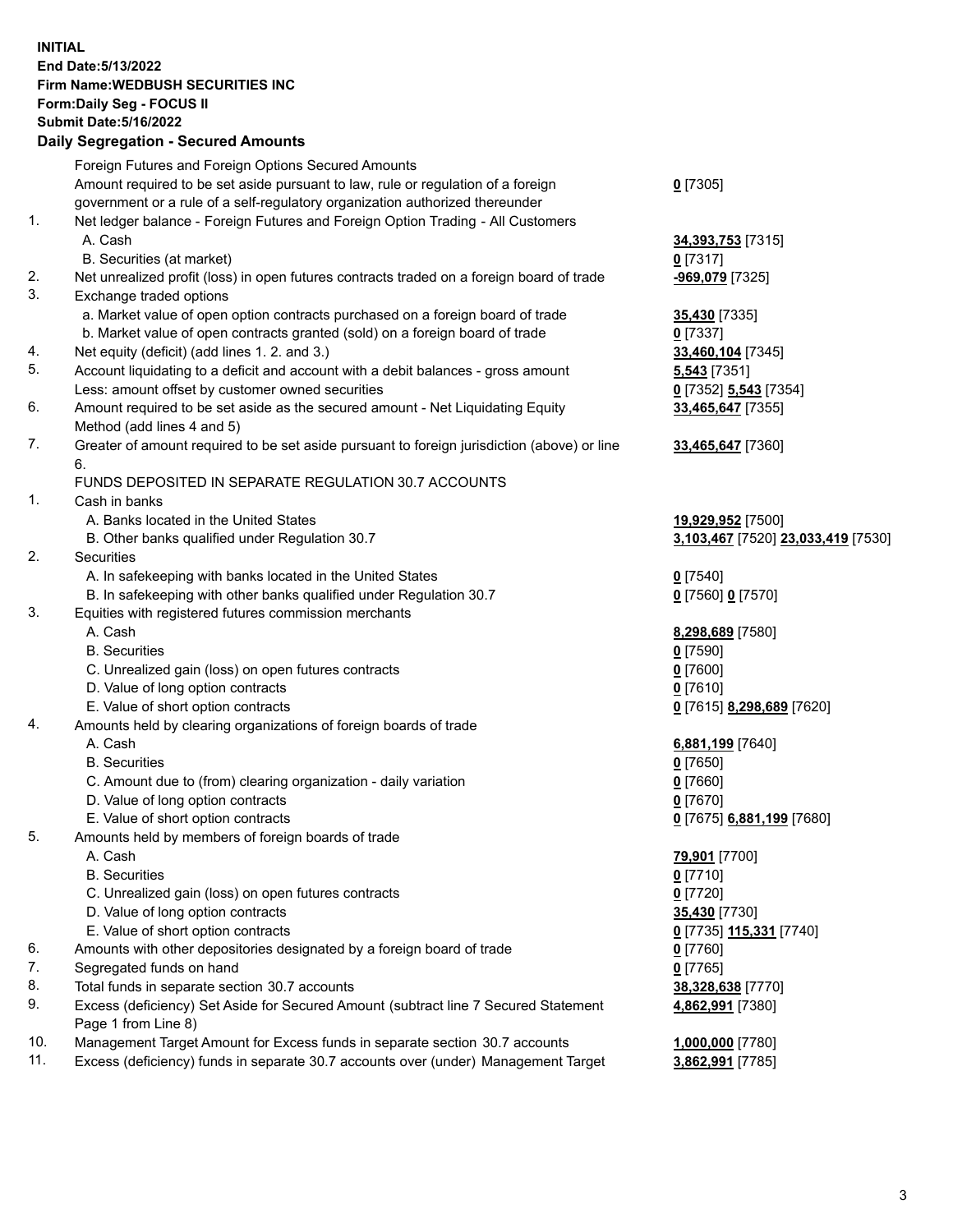|     | <b>INITIAL</b><br>End Date: 5/13/2022<br><b>Firm Name: WEDBUSH SECURITIES INC</b>              |                                            |
|-----|------------------------------------------------------------------------------------------------|--------------------------------------------|
|     | Form: Daily Seg - FOCUS II                                                                     |                                            |
|     | <b>Submit Date: 5/16/2022</b>                                                                  |                                            |
|     | Daily Segregation - Segregation Statement                                                      |                                            |
|     | SEGREGATION REQUIREMENTS(Section 4d(2) of the CEAct)                                           |                                            |
| 1.  | Net ledger balance                                                                             |                                            |
|     | A. Cash                                                                                        | 2,005,062,960 [7010]                       |
|     | B. Securities (at market)                                                                      | 165,292,892 [7020]                         |
| 2.  | Net unrealized profit (loss) in open futures contracts traded on a contract market             | 957,632,645 [7030]                         |
| 3.  | Exchange traded options                                                                        |                                            |
|     | A. Add market value of open option contracts purchased on a contract market                    | 6,538,191,178 [7032]                       |
|     | B. Deduct market value of open option contracts granted (sold) on a contract market            | -4,901,074,579 [7033]                      |
| 4.  | Net equity (deficit) (add lines 1, 2 and 3)                                                    | 4,765,105,096 [7040]                       |
| 5.  | Accounts liquidating to a deficit and accounts with                                            |                                            |
|     | debit balances - gross amount                                                                  | 8,700,603 [7045]                           |
|     | Less: amount offset by customer securities                                                     | -8,161,009 [7047] 539,594 [7050]           |
| 6.  | Amount required to be segregated (add lines 4 and 5)                                           | 4,765,644,690 [7060]                       |
|     | FUNDS IN SEGREGATED ACCOUNTS                                                                   |                                            |
| 7.  | Deposited in segregated funds bank accounts                                                    |                                            |
|     | A. Cash                                                                                        | 869,072,736 [7070]                         |
|     | B. Securities representing investments of customers' funds (at market)                         | $0$ [7080]                                 |
|     | C. Securities held for particular customers or option customers in lieu of cash (at<br>market) | 474,276 [7090]                             |
| 8.  | Margins on deposit with derivatives clearing organizations of contract markets                 |                                            |
|     | A. Cash                                                                                        |                                            |
|     | B. Securities representing investments of customers' funds (at market)                         | 1,178,015,963 [7100]<br>948,704,342 [7110] |
|     | C. Securities held for particular customers or option customers in lieu of cash (at            | 160,920,251 [7120]                         |
|     | market)                                                                                        |                                            |
| 9.  | Net settlement from (to) derivatives clearing organizations of contract markets                | 12,349,454 [7130]                          |
| 10. | Exchange traded options                                                                        |                                            |
|     | A. Value of open long option contracts                                                         | 6,538,191,178 [7132]                       |
|     | B. Value of open short option contracts                                                        | -4,901,074,579 [7133]                      |
| 11. | Net equities with other FCMs                                                                   |                                            |
|     | A. Net liquidating equity                                                                      | $0$ [7140]                                 |
|     | B. Securities representing investments of customers' funds (at market)                         | $0$ [7160]                                 |
|     | C. Securities held for particular customers or option customers in lieu of cash (at            | $0$ [7170]                                 |
|     | market)                                                                                        |                                            |
| 12. | Segregated funds on hand                                                                       | 3,898,365 [7150]                           |
| 13. | Total amount in segregation (add lines 7 through 12)                                           | 4,810,551,986 [7180]                       |
| 14. | Excess (deficiency) funds in segregation (subtract line 6 from line 13)                        | 44,907,296 [7190]                          |
| 15. | Management Target Amount for Excess funds in segregation                                       | 19,000,000 [7194]                          |
|     |                                                                                                |                                            |

16. Excess (deficiency) funds in segregation over (under) Management Target Amount Excess

**25,907,296** [7198]